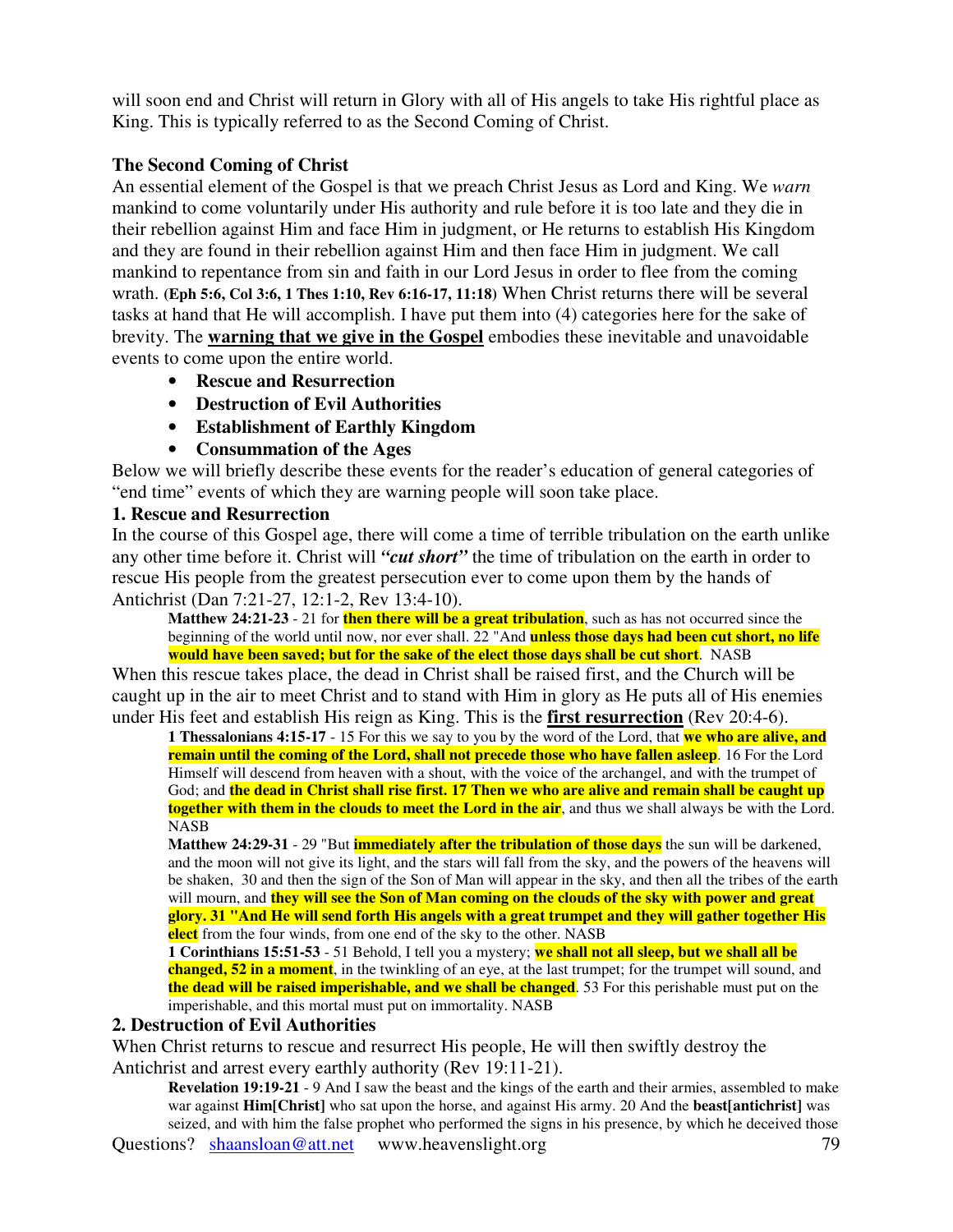who had received the mark of the beast and those who worshiped his image; **these two were thrown alive into the lake of fire which burns with brimstone**. 21 And the rest were killed with the sword which came from the mouth of Him who sat upon the horse, and all the birds were filled with their flesh. NASB **Daniel 7:25-27** - 25 'And **he[antichrist]** will speak out against the Most High and wear down the saints of the Highest One, and he will intend to make alterations in times and in law; and they will be given into his hand for a time, times, and half a time. 26 'But **the court will sit for judgment, and his dominion will be taken away, annihilated and destroyed forever.** 27 '**Then the sovereignty, the dominion, and the** greatness of all the kingdoms under the whole heaven will be given to the people of the saints of the **Highest One; His kingdom will be an everlasting kingdom**, and all the dominions will serve and obey Him.' NASB

Evil will be brought under control on the face of the earth at the hand of Jesus the King, and be brought under the rule of the Kingdom of God.

**Isaiah 2:2-4** - Now it will come about that **In the last days, The mountain of the house of the Lord Will be established as the chief of the mountains**, And will be raised above the hills; And **all the nations will stream to it**. 3 And many peoples will come and say, "Come, let us go up to the mountain of the Lord, To the house of the God of Jacob; That He may teach us concerning His ways, And that we may walk in His paths." For the law will go forth from Zion, And the word of the Lord from Jerusalem. 4 And He will **judge between the nations**, And will render decisions for many peoples; And they will hammer their swords into plowshares, and their spears into pruning hooks. **Nation will not lift up sword against nation**, And never again will they learn war. NASB

Even Satan himself will be bound and have no influence on the earth for 1000 years.

**Revelation 20:1-3** - And I saw an angel coming down from heaven, having the key of the abyss and a great chain in his hand. 2 And **he laid hold of the dragon, the serpent of old, who is the devil and Satan, and bound him for a thousand years**, 3 and threw him into the abyss, and shut *it* and sealed *it* over him, so that he should not deceive the nations any longer, until the thousand years were completed; after these things he must be released for a short time. NASB

#### **3. Establishment of Earthly Kingdom**

At this time Christ will establish His rule upon the earth. His long awaited government will be established, His rule will be Sovereign and will never be destroyed. It will be everlasting!

**Daniel 2:44** - 44 "And in the days of those kings **the God of heaven will set up a kingdom which will never be destroyed**, and *that* kingdom will not be left for another people; **it will crush and put an end to all these kingdoms, but it will itself endure forever**. NASB

**Daniel 7:13-14** - 13 "I kept looking in the night visions, And behold, with the clouds of heaven One like a Son of Man was coming, And He came up to the Ancient of Days And was presented before Him. 14 "**And to Him was given dominion, Glory and a kingdom, That all the peoples, nations, and** *men of every* **language Might serve Him. His dominion is an everlasting dominion Which will not pass away; And His kingdom is one Which will not be destroyed**. NASB

He and His saints (the church of all time), will rule over the nations, there will be no war, and the world will enjoy a time of great peace (Rev 20:4-6).

**Psalm 22:27-28** - 27 All the ends of the earth will remember and turn to the LORD, **And all the families of** the nations will worship before Thee. 28 For the kingdom is the LORD'S, And He rules over the **nations**. NASB

**Zechariah 14:16-20** - 16 Then it will come about that any who are left of all the nations that went against Jerusalem will go up from year to year to worship the King, the LORD of hosts, and to celebrate the Feast of Booths. 17 And it will be that **whichever of the families of the earth does not go up to Jerusalem to worship the King, the LORD of hosts, there will be no rain on them**. 18 And if the family of Egypt does not go up or enter, then no *rain will fall* on them; it will be the plague with which the LORD smites the nations who do not go up to celebrate the Feast of Booths. 19 **This will be the punishment of Egypt, and the punishment of all the nations who do not go up to celebrate the Feast of Booths**. NASB **Daniel 7:27** - 27 '**Then the sovereignty, the dominion, and the greatness of all the kingdoms under the** whole heaven will be given to the people of the saints of the Highest One; His kingdom will be an **everlasting kingdom**, and all the dominions will serve and obey Him.' NASB

**Revelation 5:10** - 10 "And Thou hast made them *to be* a kingdom and priests to our God; and **they will reign upon the earth.**" NASB

This time period of 1000 years is commonly called the Millennium. There is much controversy concerning the nature and circumstances of this time.